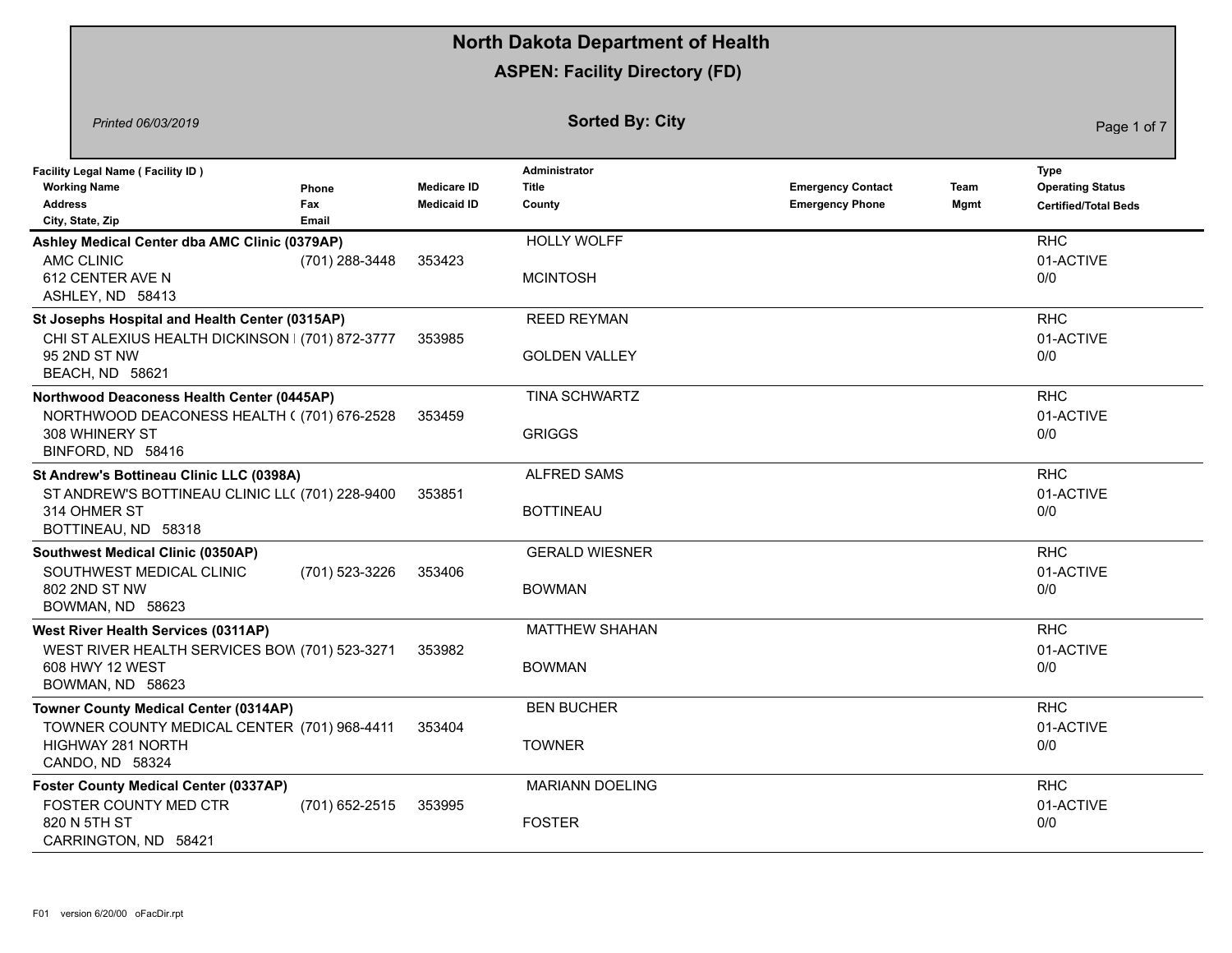|                                                                                                                                                                                |                       |                                          | <b>North Dakota Department of Health</b> |                                                    |              |                                                                |
|--------------------------------------------------------------------------------------------------------------------------------------------------------------------------------|-----------------------|------------------------------------------|------------------------------------------|----------------------------------------------------|--------------|----------------------------------------------------------------|
|                                                                                                                                                                                |                       |                                          | <b>ASPEN: Facility Directory (FD)</b>    |                                                    |              |                                                                |
| Printed 06/03/2019                                                                                                                                                             |                       |                                          | <b>Sorted By: City</b>                   |                                                    |              | Page 2 of 7                                                    |
| <b>Facility Legal Name (Facility ID)</b><br><b>Working Name</b><br><b>Address</b><br>City, State, Zip                                                                          | Phone<br>Fax<br>Email | <b>Medicare ID</b><br><b>Medicaid ID</b> | Administrator<br>Title<br>County         | <b>Emergency Contact</b><br><b>Emergency Phone</b> | Team<br>Mgmt | Type<br><b>Operating Status</b><br><b>Certified/Total Beds</b> |
| Pembina County Memorial Hospital CliniCare (0384AP)<br><b>CLINICARE</b><br>301 MOUNTAIN ST E STE 2<br>CAVALIER, ND 58220                                                       | (701) 265-6307        | 353428                                   | <b>LISA LETEXIER</b><br><b>PEMBINA</b>   |                                                    |              | <b>RHC</b><br>01-ACTIVE<br>0/0                                 |
| <b>Cooperstown Medical Center (0310AP)</b><br>COOPERSTOWN MEDICAL CENTER<br>1200 ROBERTS AVE NE<br>COOPERSTOWN, ND 58425                                                       | (701) 797-2128        | 353979                                   | NICOLE JOHNSON<br><b>GRIGGS</b>          |                                                    |              | <b>RHC</b><br>01-ACTIVE<br>0/0                                 |
| Crosby Clinic (0316AP)<br><b>CROSBY CLINIC</b><br>702 1ST ST SW<br>CROSBY, ND 58730                                                                                            | (701) 965-6349        | 353413                                   | <b>JODY NELSON</b><br><b>DIVIDE</b>      |                                                    |              | <b>RHC</b><br>01-ACTIVE<br>0/0                                 |
| Good Samaritan Hospital Association DBA Heart of America Medical Center DUSTIN HAGER<br>HEART OF AMERICA JOHNSON CLINI( (701) 224-5694<br>215 MAIN ST SE<br>DUNSEITH, ND 58329 |                       | 353451                                   | <b>ROLETTE</b>                           |                                                    |              | <b>RHC</b><br>01-ACTIVE<br>0/0                                 |
| Jacobson Memorial Hospital Community Clinic (0397AP)<br>JACOBSON MEMORIAL HOSPITAL COI (701) 584-3338<br>603 EAST STREET NORTH<br>ELGIN, ND 58533                              |                       | 353442                                   | THEO STOLLER<br><b>GRANT</b>             |                                                    |              | <b>RHC</b><br>01-ACTIVE<br>0/0                                 |
| Avera United Clinic-Ellendale (0371AF)<br>AVERA CLINIC OF ELLENDALE<br><b>240 MAIN</b><br>ELLENDALE, ND 58436                                                                  | (701) 349-3666        | 353837                                   | <b>TODD FORKEL</b><br><b>DICKEY</b>      |                                                    |              | <b>RHC</b><br>01-ACTIVE<br>0/0                                 |
| Sanford Health Ellendale (0356AF)<br>SANFORD HEALTH ELLENDALE CLINI (701) 349-3331<br>141 MAIN ST<br>ELLENDALE, ND 58436                                                       | (701) 349-3212        | 353848                                   | <b>THERESA KELLY</b><br><b>DICKEY</b>    |                                                    |              | <b>RHC</b><br>01-ACTIVE<br>0/0                                 |
| Sanford Health Enderlin Clinic (0347AF)<br>SANFORD HEALTH ENDERLIN CLINIC (701) 437-3320<br>201 4TH AVE, SUITE 1<br>ENDERLIN, ND 58027                                         |                       | 353822                                   | <b>WENDY HAGER</b><br><b>RANSOM</b>      |                                                    |              | <b>RHC</b><br>01-ACTIVE<br>0/0                                 |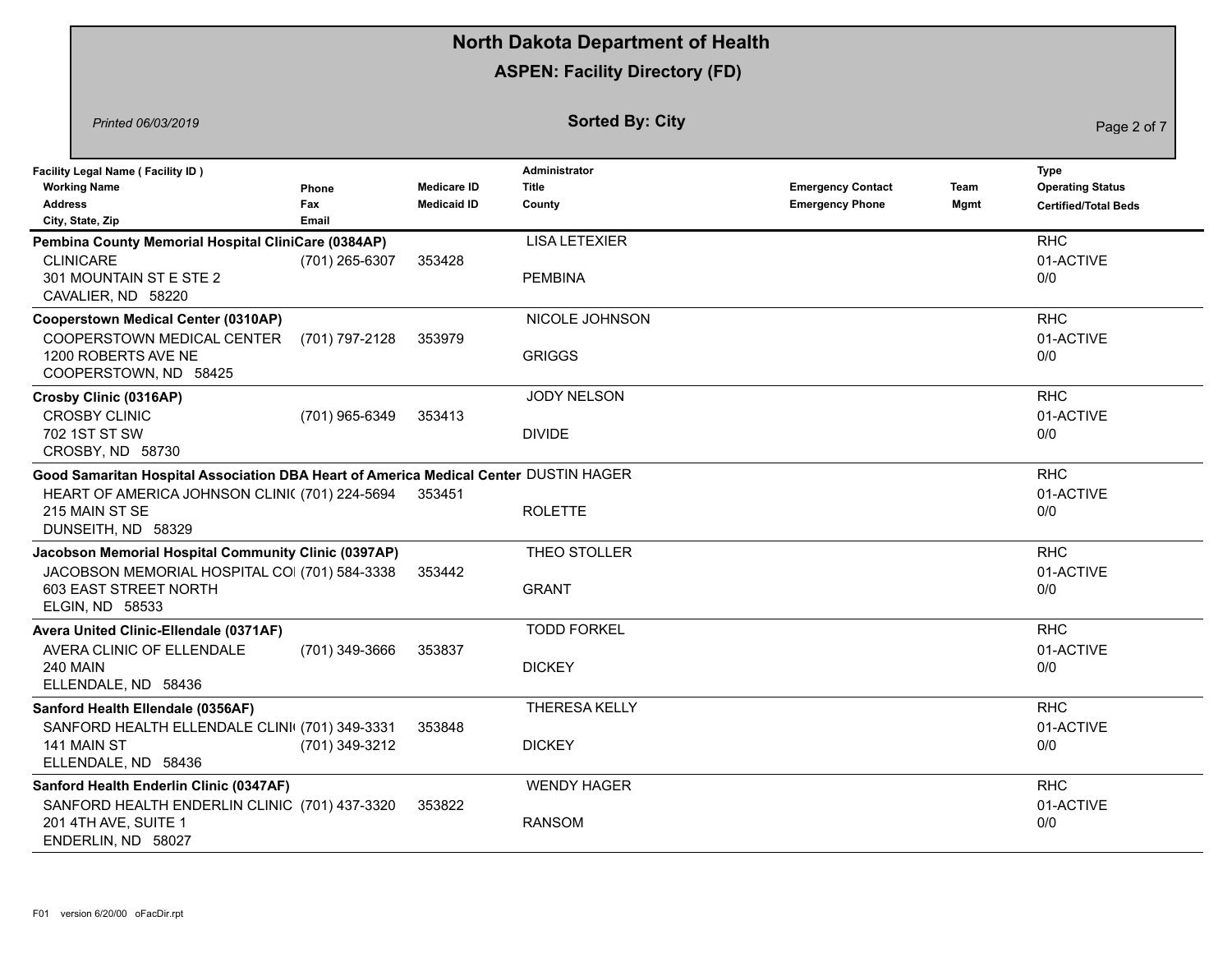|                                                                                                                                                                                |                                  |                                          | <b>North Dakota Department of Health</b>   |                                                    |              |                                                                       |
|--------------------------------------------------------------------------------------------------------------------------------------------------------------------------------|----------------------------------|------------------------------------------|--------------------------------------------|----------------------------------------------------|--------------|-----------------------------------------------------------------------|
|                                                                                                                                                                                |                                  |                                          | <b>ASPEN: Facility Directory (FD)</b>      |                                                    |              |                                                                       |
| Printed 06/03/2019                                                                                                                                                             |                                  |                                          | <b>Sorted By: City</b>                     |                                                    |              | Page 3 of 7                                                           |
| <b>Facility Legal Name (Facility ID)</b><br><b>Working Name</b><br><b>Address</b><br>City, State, Zip                                                                          | Phone<br>Fax<br><b>Email</b>     | <b>Medicare ID</b><br><b>Medicaid ID</b> | Administrator<br><b>Title</b><br>County    | <b>Emergency Contact</b><br><b>Emergency Phone</b> | Team<br>Mgmt | <b>Type</b><br><b>Operating Status</b><br><b>Certified/Total Beds</b> |
| Sanford Health Forman Clinic (0342AF)<br>SANFORD HEALTH FORMAN CLINIC<br>336 MAIN ST<br>FORMAN, ND 58032                                                                       | (701) 724-3221<br>(701) 724-3222 | 353847                                   | THERESA KELLY<br><b>SARGENT</b>            |                                                    |              | <b>RHC</b><br>01-ACTIVE<br>0/0                                        |
| Rural Health Gackle (0396AP)<br>RURAL HEALTH GACKLE<br>321 MAIN STREET<br>GACKLE, ND 58442                                                                                     | (701) 485-3611                   | 353443                                   | <b>BEVERLY VILLHAUER</b><br><b>LOGAN</b>   |                                                    |              | <b>RHC</b><br>01-ACTIVE<br>0/0                                        |
| <b>Garrison Family Clinic (0363AP)</b><br><b>GARRISON FAMILY CLINIC</b><br>407 3RD AVE SE<br>GARRISON, ND 58540                                                                | (701) 463-2245                   | 353412                                   | <b>TOD GRAEBER</b><br><b>MCLEAN</b>        |                                                    |              | <b>RHC</b><br>01-ACTIVE<br>0/0                                        |
| Glen Ullin Family Medical Clinic (0404AF)<br>GLEN ULLIN FAMILY MEDICAL CLINIC (701) 348-9175<br>602 ASH AVE<br>GLEN ULLIN, ND 58631                                            |                                  | 353449                                   | THEO STOLLER<br><b>MORTON</b>              |                                                    |              | <b>RHC</b><br>01-ACTIVE<br>0/0                                        |
| Christian Unity Hospital DBA Unity Medical Center/Grafton Family Clinic (03 ALAN O'NEIL<br>UNITY MEDICAL CENTER/GRAFTON F (701) 352-2000<br>155 W 14TH ST<br>GRAFTON, ND 58237 | (701) 352-9381                   | 353978                                   | <b>WALSH</b>                               |                                                    |              | <b>RHC</b><br>01-ACTIVE<br>0/0                                        |
| SANFORD HEALTH NETWORK NORTH (0357AF)<br>SANFORD HILLSBORO CLINIC<br>315 EAST CALEDONIA<br>HILLSBORO, ND 58045                                                                 | (701) 636-5311                   | 353457                                   | <b>MARK DUNCAN</b><br><b>TRAILL</b>        |                                                    |              | <b>RHC</b><br>01-ACTIVE<br>0/0                                        |
| Trinity Community Clinic- Kenmare (0335AP)<br>TRINITY COMMUNITY CLINIC - KENMA (701) 385-4283<br>307 1ST AVE NW<br>KENMARE, ND 58746                                           |                                  | 353992                                   | DANIELLE ALSADON<br><b>WARD</b>            |                                                    |              | <b>RHC</b><br>01-ACTIVE<br>0/0                                        |
| Rural Health Kulm (0360AP)<br>RURAL HEALTH KULM<br>4 1ST AVE SE<br>KULM, ND 58456                                                                                              | (701) 647-2345                   | 353411                                   | <b>BEVERLY VILLHAUER</b><br><b>LAMOURE</b> |                                                    |              | <b>RHC</b><br>01-ACTIVE<br>0/0                                        |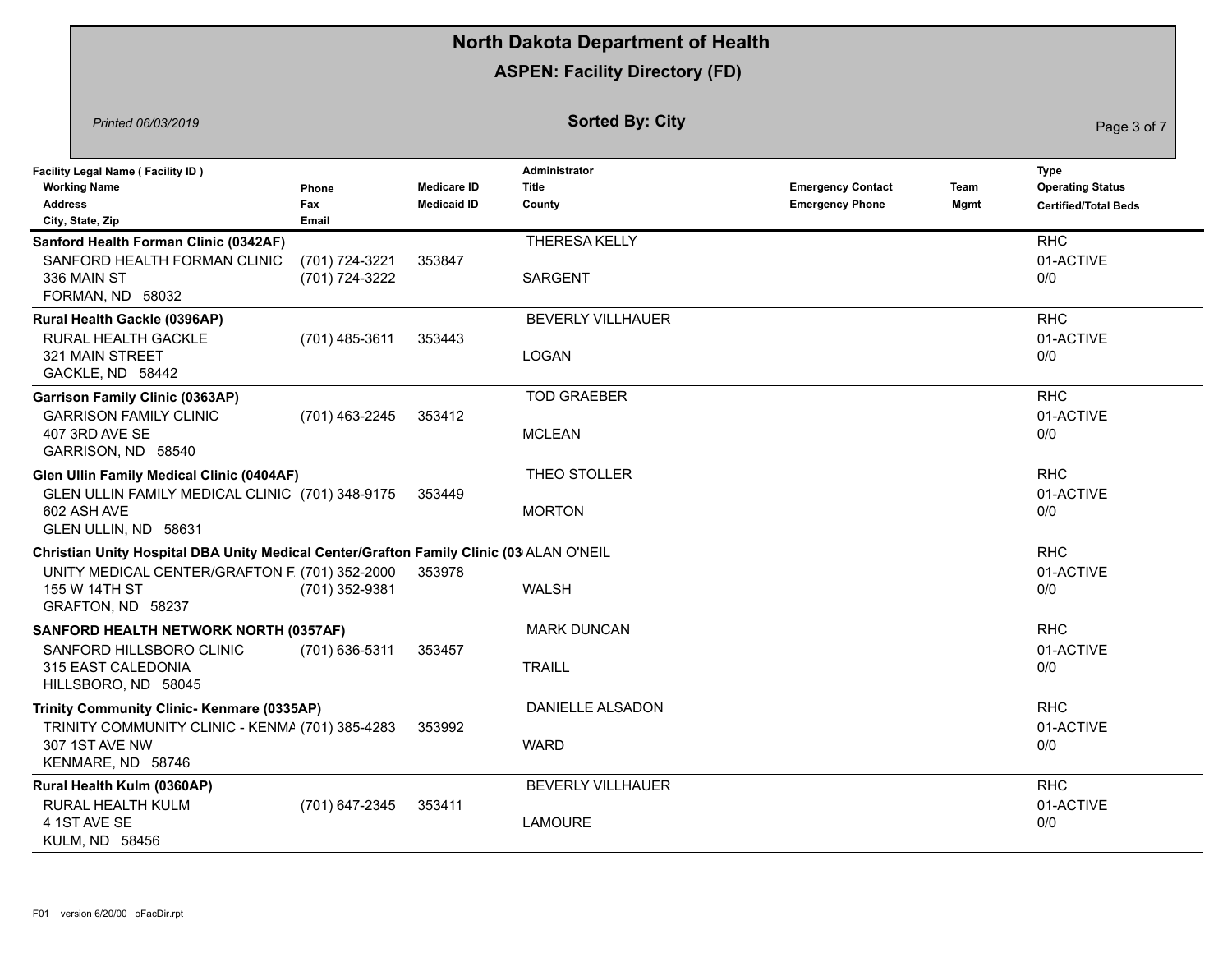|                                                                                                                                                                                  |                               |                                          | <b>North Dakota Department of Health</b>       |                                                    |              |                                                                |
|----------------------------------------------------------------------------------------------------------------------------------------------------------------------------------|-------------------------------|------------------------------------------|------------------------------------------------|----------------------------------------------------|--------------|----------------------------------------------------------------|
|                                                                                                                                                                                  |                               |                                          | <b>ASPEN: Facility Directory (FD)</b>          |                                                    |              |                                                                |
| Printed 06/03/2019                                                                                                                                                               |                               |                                          | <b>Sorted By: City</b>                         |                                                    |              | Page 4 of 7                                                    |
| <b>Facility Legal Name (Facility ID)</b><br><b>Working Name</b><br><b>Address</b><br>City, State, Zip                                                                            | Phone<br>Fax<br>Email         | <b>Medicare ID</b><br><b>Medicaid ID</b> | <b>Administrator</b><br><b>Title</b><br>County | <b>Emergency Contact</b><br><b>Emergency Phone</b> | Team<br>Mgmt | Type<br><b>Operating Status</b><br><b>Certified/Total Beds</b> |
| Sanford Health LaMoure Clinic (0375AF)<br>SANFORD HEALTH LAMOURE CLINIC (701) 883-5048<br>100 1ST AVE SW<br>LAMOURE, ND 58458                                                    | terri.kelly@sanfordhealth.org | 353844                                   | THERESA KELLY<br><b>LAMOURE</b>                |                                                    |              | <b>RHC</b><br>01-ACTIVE<br>0/0                                 |
| <b>Cavalier County Memorial Hospital Clinic (0394AP)</b><br>CAVALIER COUNTY MEMORIAL HOSP (701) 256-6120<br>901 2ND ST<br>LANGDON, ND 58249                                      |                               | 353437                                   | JEFFERY STANLEY<br><b>CAVALIER</b>             |                                                    |              | <b>RHC</b><br>01-ACTIVE<br>0/0                                 |
| Northwood Deaconess Health Center (0434AP)<br>NORTHWOOD DEACONESS HEALTH ((701) 587-6060<br>611 TOWNER AVE<br>LARIMORE, ND 58251                                                 |                               | 353456                                   | <b>TINA SCHWARTZ</b><br><b>GRAND FORKS</b>     |                                                    |              | <b>RHC</b><br>01-ACTIVE<br>0/0                                 |
| Linton Medical Center (0376AP)<br><b>LINTON MEDICAL CENTER</b><br>511 ELM ST<br>LINTON, ND 58552                                                                                 | (701) 254-4531                | 353415                                   | ROBERT BLACK<br><b>EMMONS</b>                  |                                                    |              | <b>RHC</b><br>01-ACTIVE<br>0/0                                 |
| <b>Family Medical Clinic (0400AF)</b><br><b>FAMILY MEDICAL CLINIC</b><br>10 9TH AVENUE EAST<br>LISBON, ND 58054                                                                  | (701) 683-4711                | 353852                                   | LYLE OLSON<br><b>RANSOM</b>                    |                                                    |              | <b>RHC</b><br>01-ACTIVE<br>0/0                                 |
| Good Samaritan Hospital Association DBA Heart of America Medical Center DUSTIN HAGER<br>HEART OF AMERICA JOHNSON CLINI( (701) 438-2555<br>301 ROOSEVELT AVE<br>MADDOCK, ND 58348 |                               | 353452                                   | <b>BENSON</b>                                  |                                                    |              | <b>RHC</b><br>01-ACTIVE<br>0/0                                 |
| <b>Nelson County Health System (0308AP)</b><br>NELSON COUNTY HEALTH SYSTEM - (701) 322-4347<br>108 N MAIN ST<br>MCVILLE, ND 58254                                                |                               | 353977                                   | <b>STEVE FORDE</b><br><b>NELSON</b>            |                                                    |              | <b>RHC</b><br>01-ACTIVE<br>0/0                                 |
| Milnor Clinic (0348AF)<br>MILNOR CLINIC<br><b>401 MAIN</b><br>MILNOR, ND 58060                                                                                                   | (701) 427-5300                | 353402                                   | <b>BRENDA RISK</b><br>SARGENT                  |                                                    |              | <b>RHC</b><br>01-ACTIVE<br>0/0                                 |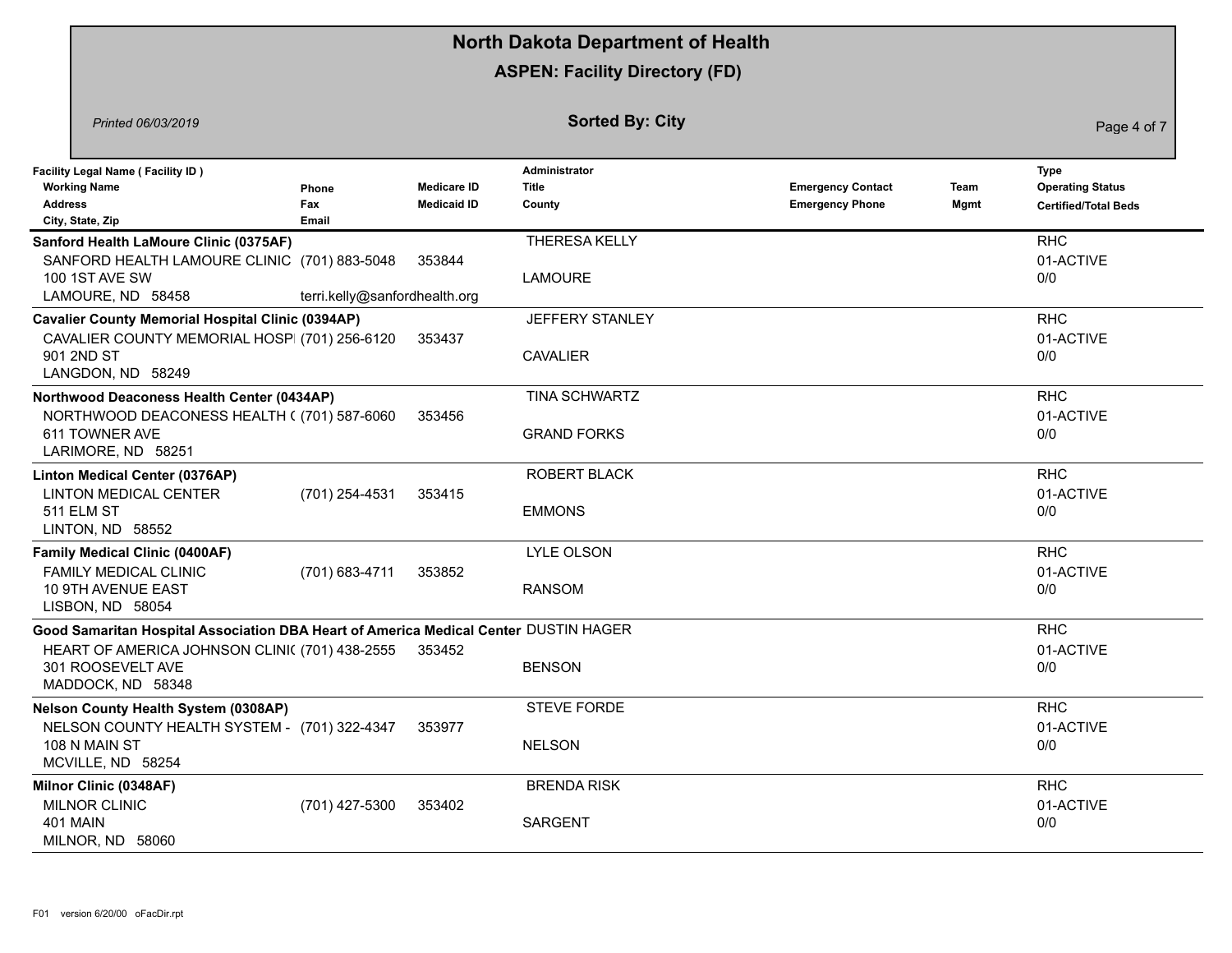|                                                                                                                                         |                       |                                          | <b>North Dakota Department of Health</b>       |                                                    |              |                                                                |
|-----------------------------------------------------------------------------------------------------------------------------------------|-----------------------|------------------------------------------|------------------------------------------------|----------------------------------------------------|--------------|----------------------------------------------------------------|
|                                                                                                                                         |                       |                                          | <b>ASPEN: Facility Directory (FD)</b>          |                                                    |              |                                                                |
| Printed 06/03/2019                                                                                                                      |                       |                                          | <b>Sorted By: City</b>                         |                                                    |              | Page 5 of 7                                                    |
| <b>Facility Legal Name (Facility ID)</b><br><b>Working Name</b><br><b>Address</b><br>City, State, Zip                                   | Phone<br>Fax<br>Email | <b>Medicare ID</b><br><b>Medicaid ID</b> | <b>Administrator</b><br><b>Title</b><br>County | <b>Emergency Contact</b><br><b>Emergency Phone</b> | Team<br>Mgmt | Type<br><b>Operating Status</b><br><b>Certified/Total Beds</b> |
| <b>West River Health Services (0302AP)</b><br>WEST RIVER HEALTH SERVICES MOT (701) 824-2391<br>420 PACIFIC AVE<br>MOTT, ND 58646        |                       | 353980                                   | <b>MATTHEW SHAHAN</b><br><b>HETTINGER</b>      |                                                    |              | <b>RHC</b><br>01-ACTIVE<br>0/0                                 |
| Rural Health Napoleon (0323AP)<br>RURAL HEALTH NAPOLEON<br>420 MAIN<br>NAPOLEON, ND 58561                                               | (701) 754-2323        | 353989                                   | <b>BEVERLY VILLHAUER</b><br><b>LOGAN</b>       |                                                    |              | <b>RHC</b><br>01-ACTIVE<br>0/0                                 |
| <b>West River Health Services (0303AP)</b><br>WEST RIVER HEALTH SERVICES NEW (701) 579-4507<br>820 2ND AVE W<br>NEW ENGLAND, ND 58647   |                       | 353981                                   | <b>MATTHEW SHAHAN</b><br><b>HETTINGER</b>      |                                                    |              | <b>RHC</b><br>01-ACTIVE<br>0/0                                 |
| <b>New Rockford Community Clinic (0344AP)</b><br>NEW ROCKFORD COMMUNITY CLINIC (701) 947-2021<br>118 1ST ST S<br>NEW ROCKFORD, ND 58356 | (701) 947-2282        | 353997                                   | <b>MARIANN DOELING</b><br><b>EDDY</b>          |                                                    |              | <b>RHC</b><br>01-ACTIVE<br>0/0                                 |
| Northwood Deaconess Health Center (0433AP)<br>NORTHWOOD DEACONESS HEALTH ((701) 587-6060<br>4 N PARK ST<br>NORTHWOOD, ND 58267          |                       | 353455                                   | <b>TINA SCHWARTZ</b><br><b>GRAND FORKS</b>     |                                                    |              | <b>RHC</b><br>01-ACTIVE<br>0/0                                 |
| Oakes Community Hospital DBA Oakes Community Clinic (0430AP)<br>OAKES COMMUNITY CLINIC<br>1200 N 7TH ST<br>OAKES, ND 58474              | (701) 742-3600        | 353454                                   | <b>BECKI THOMPSON</b><br><b>DICKEY</b>         |                                                    |              | <b>RHC</b><br>01-ACTIVE<br>0/0                                 |
| P R Health Corporation (0346AP)<br>FIRST CARE RHC<br>115 VIVIAN ST W<br>PARK RIVER, ND 58270                                            | (701) 284-7555        | 353405                                   | <b>MARCUS LEWIS</b><br><b>WALSH</b>            |                                                    |              | <b>RHC</b><br>01-ACTIVE<br>0/0                                 |
| Tioga Medical Center (0325AP)<br>TIOGA MEDICAL CENTER - POWERS L (701) 464-5668<br>117 MAIN ST<br>POWERS LAKE, ND 58773                 |                       | 353987                                   | RANDALL PEDERSON<br><b>BURKE</b>               |                                                    |              | <b>RHC</b><br>01-ACTIVE<br>0/0                                 |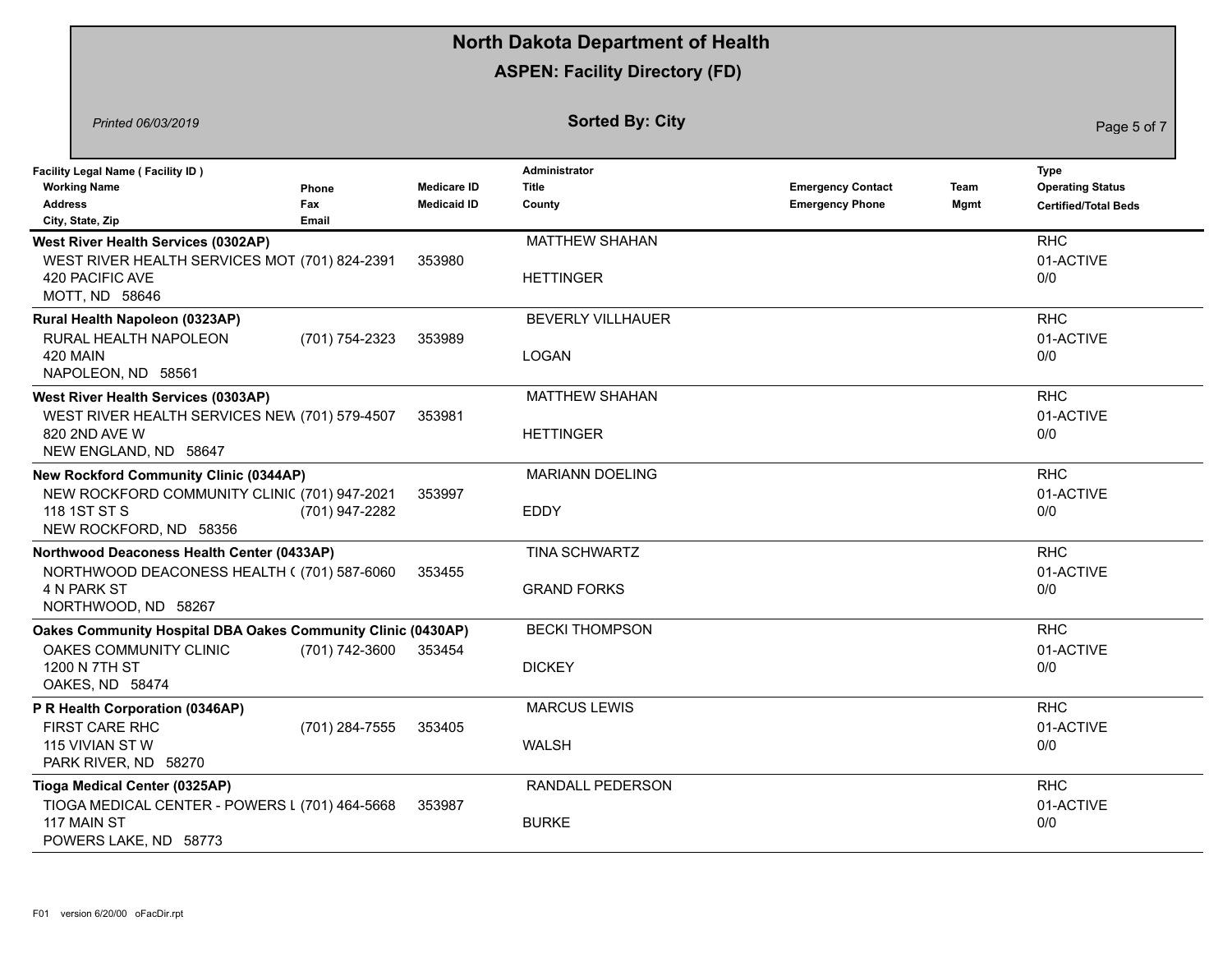|                                                                                                                                                                                  |                                  |                                          | <b>North Dakota Department of Health</b>   |                                                    |              |                                                                       |
|----------------------------------------------------------------------------------------------------------------------------------------------------------------------------------|----------------------------------|------------------------------------------|--------------------------------------------|----------------------------------------------------|--------------|-----------------------------------------------------------------------|
|                                                                                                                                                                                  |                                  |                                          | <b>ASPEN: Facility Directory (FD)</b>      |                                                    |              |                                                                       |
| Printed 06/03/2019                                                                                                                                                               |                                  |                                          | <b>Sorted By: City</b>                     |                                                    |              | Page 6 of 7                                                           |
| <b>Facility Legal Name (Facility ID)</b><br><b>Working Name</b><br><b>Address</b><br>City, State, Zip                                                                            | Phone<br>Fax<br>Email            | <b>Medicare ID</b><br><b>Medicaid ID</b> | Administrator<br><b>Title</b><br>County    | <b>Emergency Contact</b><br><b>Emergency Phone</b> | Team<br>Mgmt | <b>Type</b><br><b>Operating Status</b><br><b>Certified/Total Beds</b> |
| Tioga Medical Center-Ray RHC (0324AP)<br>TIOGA MEDICAL CENTER-RAY RHC<br><b>RAY MALL</b><br>RAY, ND 58849                                                                        | (701) 585-3624                   | 353988                                   | <b>RANDALL PEDERSON</b><br><b>WILLIAMS</b> |                                                    |              | <b>RHC</b><br>01-ACTIVE<br>0/0                                        |
| <b>Richardton Health Center (0410AP)</b><br>RICHARDTON HEALTH CENTER - RICI (701) 974-3372<br>215 3RD AVE W<br>RICHARDTON, ND 58652                                              |                                  | 353899                                   | <b>MAGAN PRITZL</b><br><b>STARK</b>        |                                                    |              | <b>RHC</b><br>01-ACTIVE<br>0/0                                        |
| <b>Presentation Clinic (0432AP)</b><br>PRESENTATION CLINIC<br>213 2ND AVE NE<br>ROLLA, ND 58367                                                                                  | (701) 477-3161<br>(701) 477-5564 | 358506                                   | CHRISTOPHER ALBERTSON<br><b>ROLETTE</b>    |                                                    |              | <b>RHC</b><br>01-ACTIVE<br>0/0                                        |
| Good Samaritan Hospital Association DBA Heart of America Medical Center JEREMIAH LINDGREN<br>HEART OF AMERICA JOHNSON CLINI( (701) 776-5235<br>800 S MAIN AVE<br>RUGBY, ND 58368 |                                  | 353450                                   | <b>PIERCE</b>                              |                                                    |              | <b>RHC</b><br>01-ACTIVE<br>0/0                                        |
| <b>West River Health Services (0312AP)</b><br>WEST RIVER HEALTH CLINIC - SCRAN (701) 275-6336<br>211 MAIN ST<br>SCRANTON, ND 58653                                               |                                  | 353983                                   | <b>MATTHEW SHAHAN</b><br><b>BOWMAN</b>     |                                                    |              | <b>RHC</b><br>01-ACTIVE<br>0/0                                        |
| <b>Mountrail County Medical Center Rhc (0351AP)</b><br>MOUNTRAIL COUNTY MEDICAL CENT (701) 638-2505<br>615 6TH ST SE<br>STANLEY, ND 58784                                        |                                  | 353407                                   | <b>BEN BUCHER</b><br><b>MOUNTRAIL</b>      |                                                    |              | <b>RHC</b><br>01-ACTIVE<br>0/0                                        |
| Tioga Medical Center (0322AP)<br>TIOGA MEDICAL CENTER TIOGA RHC (701) 664-3368<br>810 N WELO ST<br>TIOGA, ND 58852                                                               |                                  | 353986                                   | RANDALL PEDERSON<br><b>WILLIAMS</b>        |                                                    |              | <b>RHC</b><br>01-ACTIVE<br>0/0                                        |
| <b>Cavalier County Memorial Hospital Association (0440AP)</b><br><b>WALHALLA CLINIC</b><br>301 5TH ST<br>WALHALLA, ND 58282                                                      | (701) 549-2711                   | 353458                                   | JEFFERY STANLEY<br><b>PEMBINA</b>          |                                                    |              | <b>RHC</b><br>01-ACTIVE<br>0/0                                        |